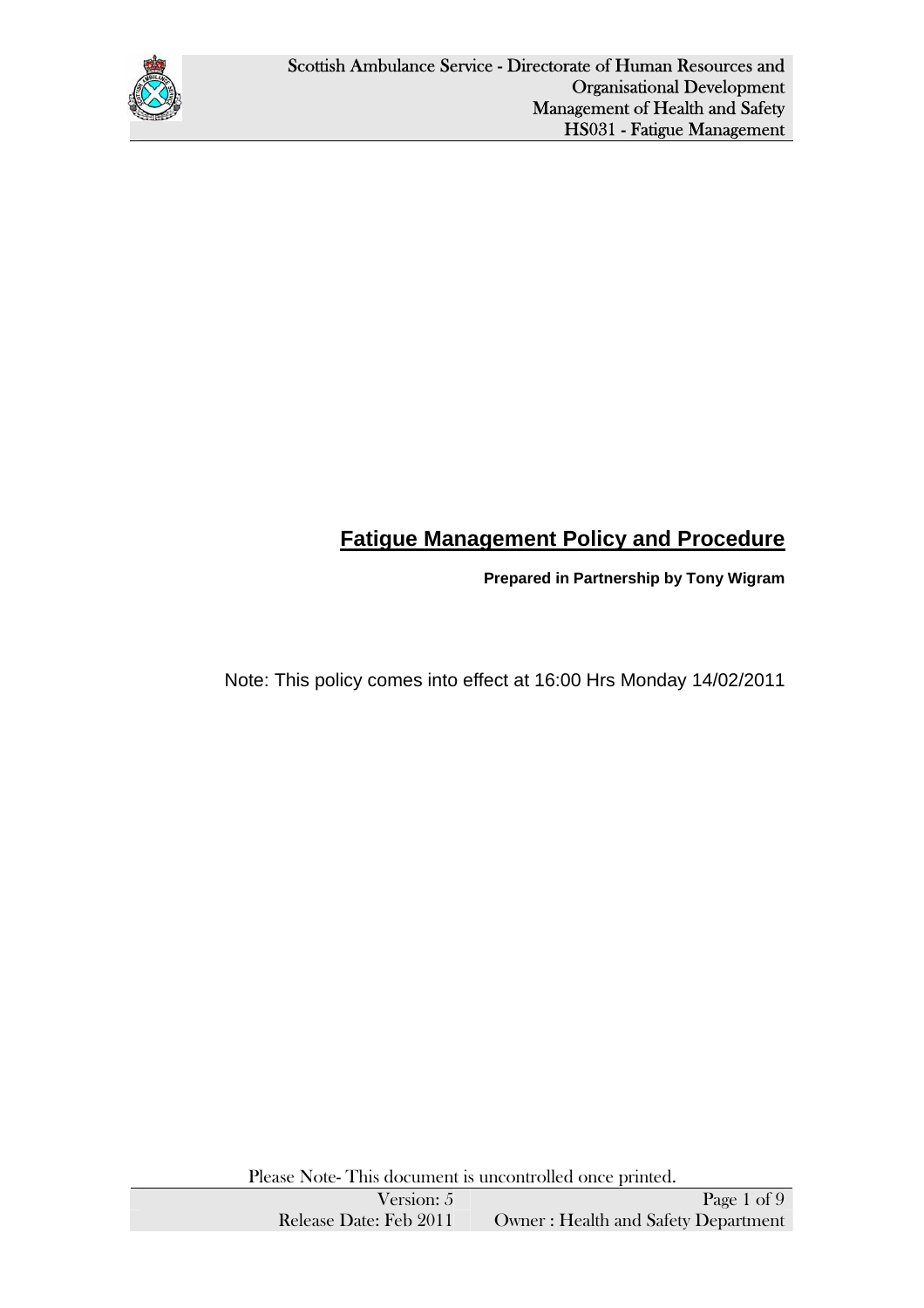

# **Scope.**

This policy applies to operational staff.

#### **Policy Statement**

The Service accepts that those employees who work an on call roster may be subject to increased risks to their health safety and welfare due to broken sleep patterns and reduced rest periods whilst on these rosters.

The Service monitors and maintains compliance with the working time regulations, in relation to both average hours worked per week and compensatory rest.

To this end the Service is currently examining ways to reduce the amount of on call working worked by staff and has made significant progress with this.

The Service will continue to examine innovative ways to reduce and or eliminate the requirement for on call working.

Where operational staff are rostered to work patterns which do not allow for an 11 hour break between shifts or where these shift roster arrangements result in frequent use of periods of compensatory rest, then these shifts may need to be reviewed locally to ensure a more suitable working pattern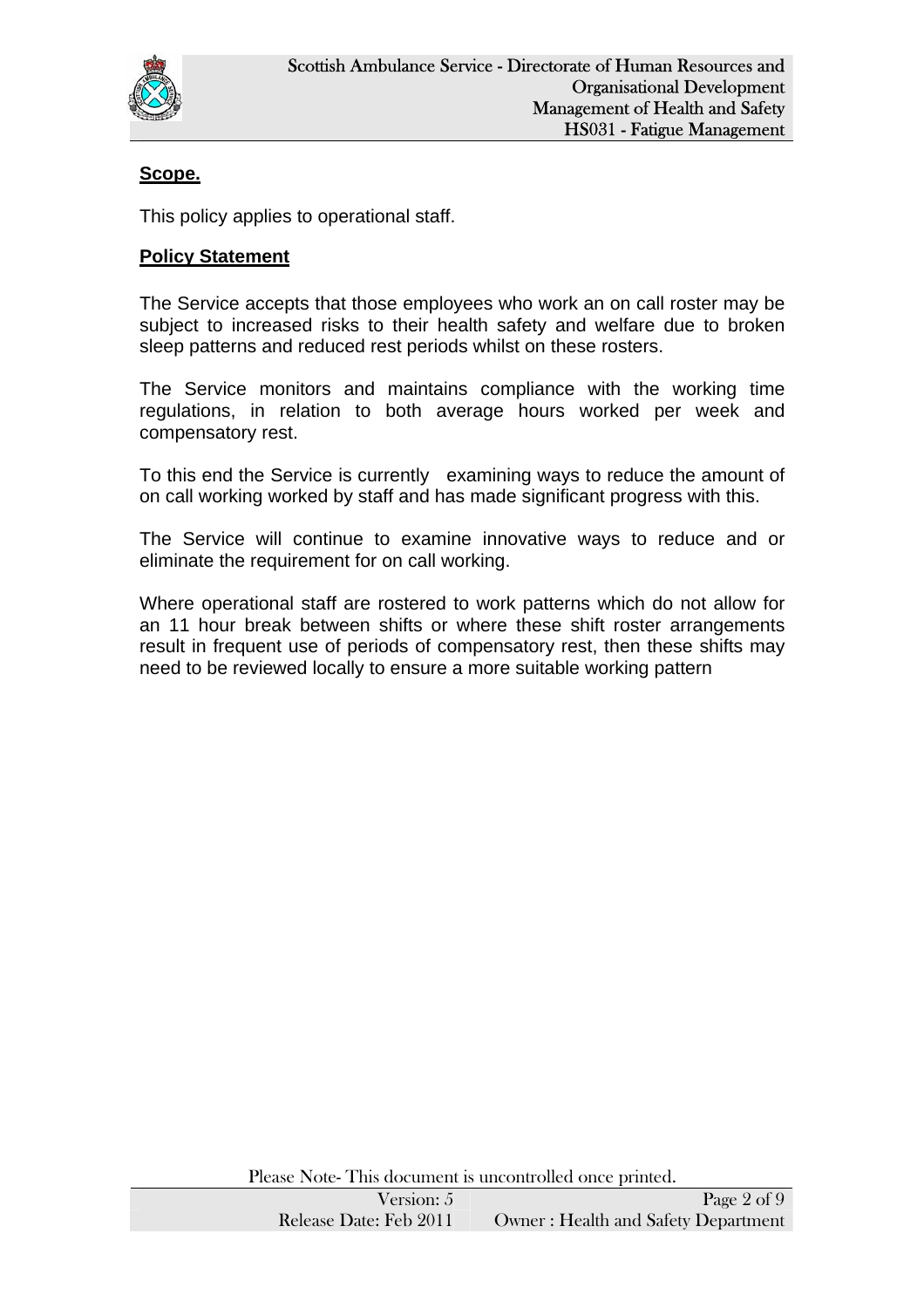

# **Procedure**

The procedure now has three stages:

- 1. Time off in Lieu (Compensatory rest)
- 2. Book off Lie in
- 3. Book off Fatigued

### **Stage 1: Time off in lieu (11 hour rest period broken)**

The Service will attempt where possible to provide an uninterrupted continuous period of rest of 11 hours between rostered shifts. Where an 11 hour period of rest is broken the Service is required where possible to provide compensatory rest on an hour by hour basis, for example:

12 hour shift 08.00 to 20.00 hours, 12 hour on call period 20.00 to 08.00 hrs.

| <b>No</b><br>compensatory<br>Required | Rest   i. Job in on call period (or shift over<br>run) to 21.00 hours<br>Job in on call period starts at 07.00<br>hrs                                                                                                                                                                                                                                                                                    |
|---------------------------------------|----------------------------------------------------------------------------------------------------------------------------------------------------------------------------------------------------------------------------------------------------------------------------------------------------------------------------------------------------------------------------------------------------------|
| Compensatory rest required            | Job in on call period 21.30 to 22.30<br>hrs, 1 hour of compensatory rest<br>required. Report for duty at 09.00<br>hrs<br>Job in on call period 23.00 to 01.30<br>hrs, 2.5 hours of compensatory rest<br>required. Report for duty at 10.30<br>hrs<br>Both of the above jobs in one<br>period of on call leads to a<br>requirement for 3.5 hours of<br>compensatory rest. Report for duty<br>at 11.30 hrs |

It should be noted that when a period of on call is immediately followed by day(s) off then there is no requirement to provide compensatory rest as this rest is provided by the day(s) off.

Staff will automatically accrue the compensatory rest and should agree with EMDC at the end of the on call job(s) what time they will be reporting back for duty the following day. For the ease of administration compensatory rest will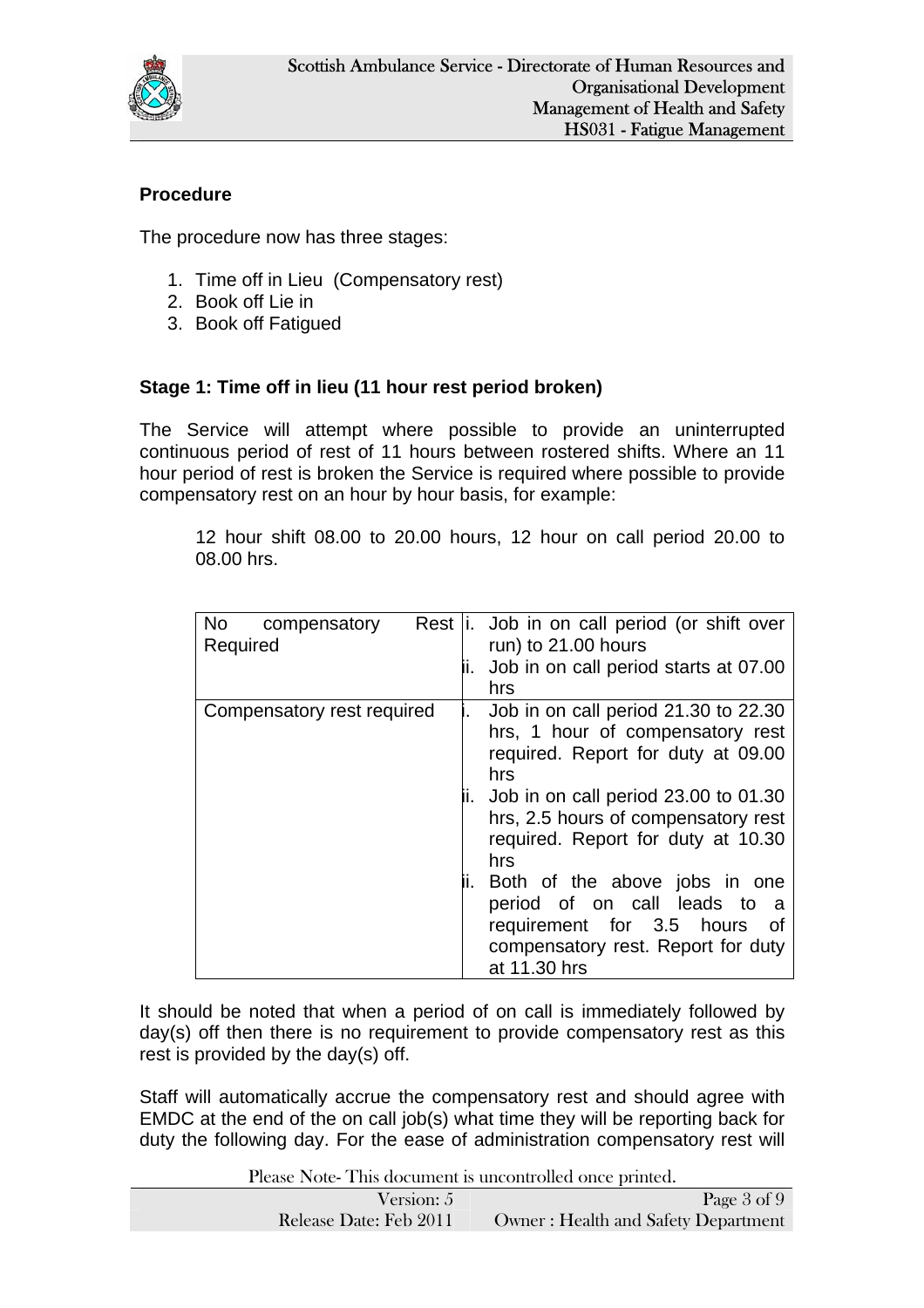

be built up in half hour increments (i.e. for each part of ½ hour worked ½ hour will be accrued in compensatory rest.) Compensatory rest would normally be undisturbed except in the event of a major incident. It is not mandatory for staff to take compensatory rest if they do not wish to, i.e. they feel adequately rested.

For example:

| Length of job     | Rest accrued if single Cumulative | rest              |
|-------------------|-----------------------------------|-------------------|
|                   | job in on call period             | accrued in one on |
|                   |                                   | call period       |
| 1 hr 22 Minutes   | $1.5$ hrs                         | $1.5$ hrs         |
| 2 hr 31 minutes   | 3.0 hrs                           | 4.0 hrs           |
| 1 hour 58 minutes | $2.0$ hrs                         | 6.0 hrs           |
| 1 hour 2 minutes  | $1.5$ hrs                         | $7.0$ hrs         |

Whilst the above examples are for a 12 hour shift pattern, the same rules apply for staff working on call on 8 or 10 hour rostered shift patterns. Some further examples are shown below (these are best viewed in colour)



This part of the fatigue management process is expected to provide sufficient rest for the vast majority of staff and demand patterns. There may however be occasions where it will not, For example:

12 hour shift 08.00 to 20.00 hours, 12 hour on call period 20.00 to 08.00 hrs.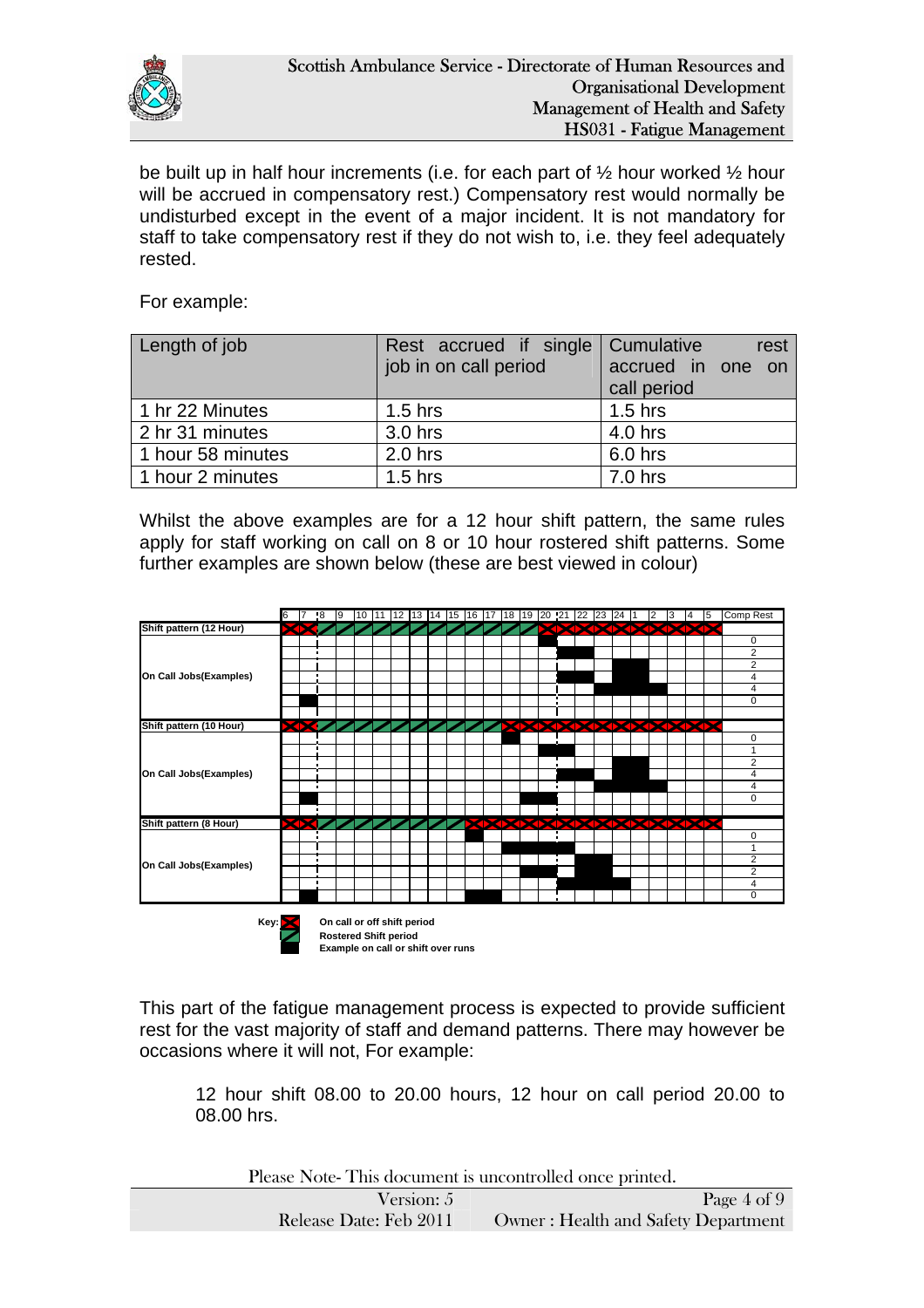

- i. On call job at 04.00 to 08.00 hrs would require the provision of 4 hours compensatory rest (assuming no other jobs in that on call period) as such staff may not accrue sufficient rest
- ii. Numerous on call jobs through the on call period (e.g. 3 or more) may mean that staff are not sufficiently rested due to frequent interruptions.

In these circumstances staff may use either stage 2 or stage 3 (Book off Lie in, or fatigued respectively) as appropriate. Staff should note that any use of stage 2 or 3 will be investigated by the local management team and if necessary appropriate actions (supportive and/or corrective) may be implemented if thought to be appropriate.

### **Stage 2 and 3 – book off; "lie in" or "fatigued"**

Should a crew, or individual crew members feel that they are too fatigued to carry on work then they can classify their status with control in one of the following two ways:

1. Crew, or individual crew members requests a **lie in.** This allows the crew, or individual crew members to rest in bed until a pre arranged time. However during this time they will be called out to category A or B calls.

EMDC staff will endeavour to cover this crew using other crews and will not call them out for AS2 calls unless the last hour of the time frame has been reached and no other resource is available or the clinical condition of the patient suggest the need. The crew will not be called out for AS3 calls except on island locations when needed for an airport transfer that would otherwise miss a scheduled or pre arranged flight.

Notwithstanding the details above, the decision to call a crew out will remain with the Duty EMDC manager who must be able to justify their decision.

EMDC will ensure that the appropriate ASM is informed of this event and will complete the stand down request form, forwarding it to the relevant ASM.

2. Crew, or individual crew members requests to **book off fatigued.** This means that the crew or individual crew member will be logged off the EMDC system and will be unavailable for any type of call until they log back on with the EMDC.

EMDC will ensure that the appropriate ASM is informed of this event and will complete the stand down request form, forwarding it to the relevant ASM.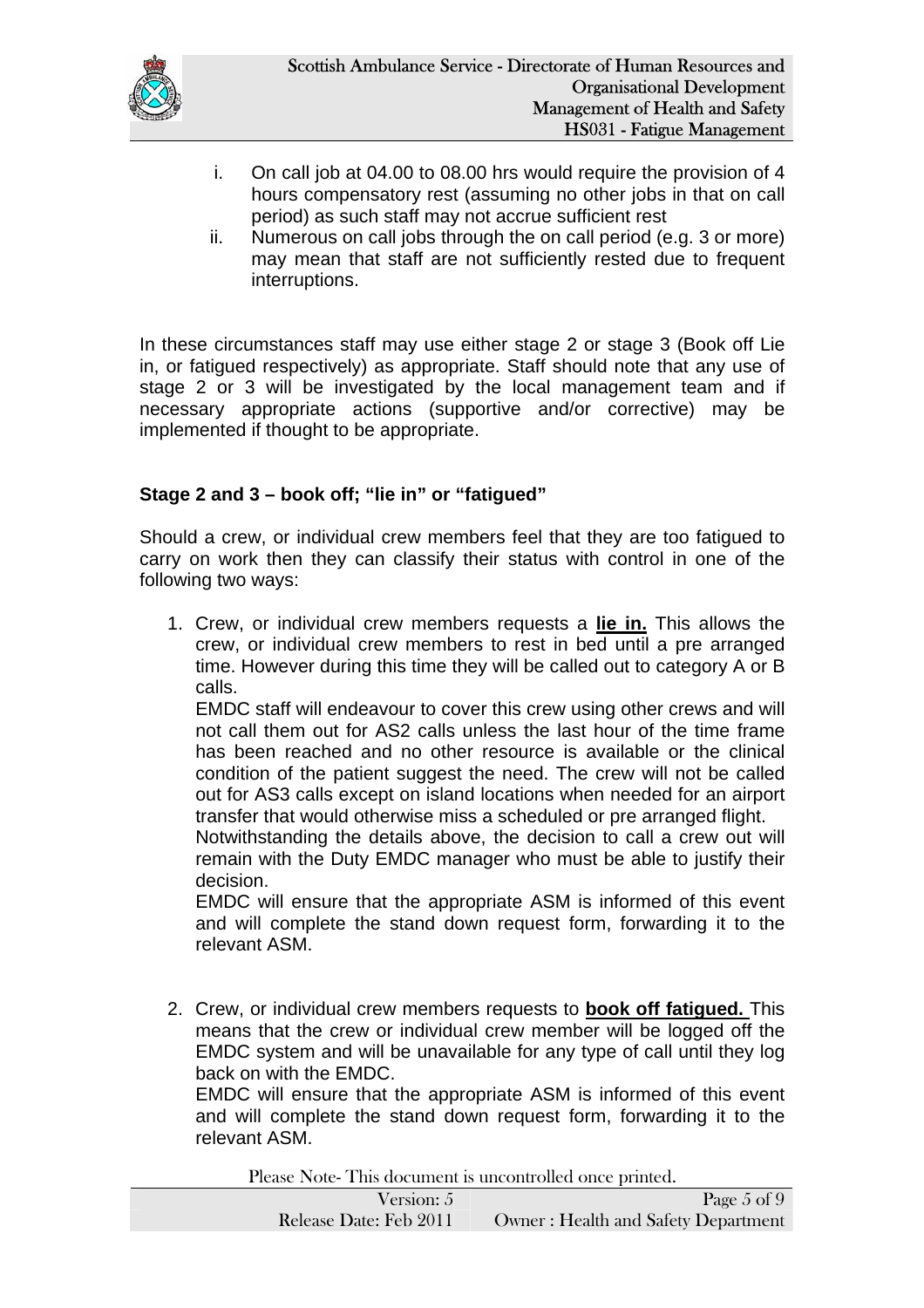

For both types of request the member of staff should be contactable (phone, mobile or pager) in case of a major incident. The decision to contact any staff under these conditions will be made by the senior EMDC manager on duty; contact will only be made if there are no other resources available.

It is not necessary for both members of a crew to make the same request, nor for both members to make a request if one of them does. Where only one member of staff requires to 'book off fatigued', the remaining member of the crew will be 'single crewed' and managed by the EMDC accordingly.

NB: For all three stages of this policy the agreed return to work time (e.g. 11.00Hrs) is the time at which staff return to active duty, i.e. ready for immediate deployment whether from home base or from their base station

#### **EMDC manager's Role in reducing driver fatigue**

In order to minimise levels of fatigue in on call areas the EMDC's shall ensure that:

- 1. On call crews are not re tasked to another job (outside their geographic area) once the initial patient is treated or transferred to hospital, unless no other resource are available. The Duty EMDC manager must authorise the deployment.
- 2. On call crews should not be sent into another station's area unless that area's vehicle is already deployed, and then only for emergency, or life threatening cases
- 3. On call crews should not be used to cover rest breaks in other areas
- 4. On call crews should only be used to cover emergency calls, where possible other assets should be used to cover non emergency calls
- 5. EMDC Managers should monitor Compensatory Rest to ensure that this is being applied fairly and consistently and to highlight where there are areas of concern or where operational performance has been impacted due to this.
- 6. Highlight concerns in the regard to the use of this policy with Area Service Managers.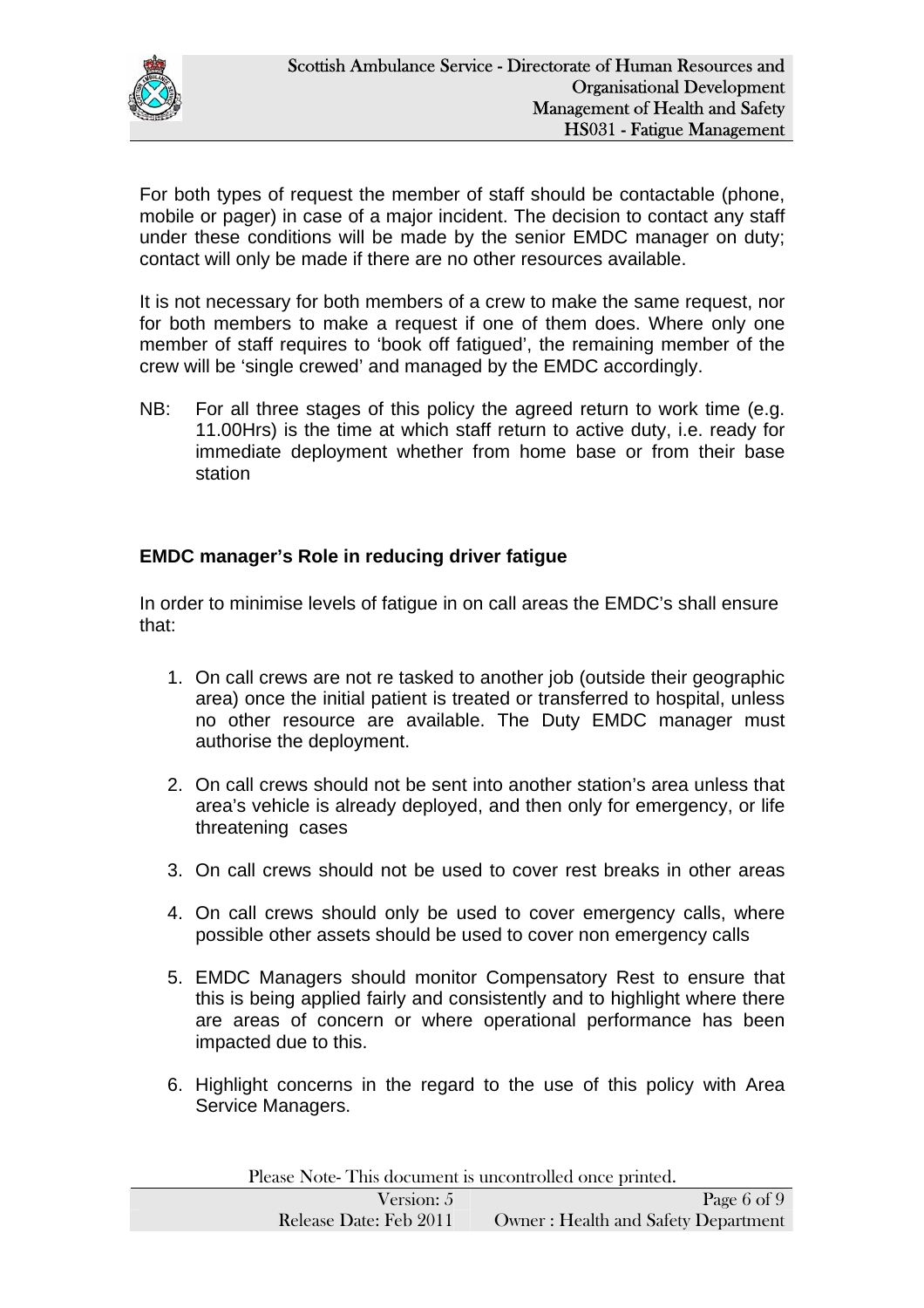

- 7. On call crews are not put under emotional pressure to respond or not to book off as "lie in or fatigued"
- 8. All booking off incidents at stage 2 and 3 of this process must be logged on the management of fatigue incident report and completed logs forwarded to the health and safety manager on a weekly basis by e mail.
- 9. Refusal to authorise time off in lieu by an EMDC should only be made in truly exceptional circumstances. Where such a refusal is made the EMDC manager shall make it and complete an IR1 form.
- 10. The EMDC shall provide information to the relevant divisional management team on a weekly basis detailing all occasions (by staff member) where stage 1,2, or 3 of the process are activated

## **The Manager's Role in reducing On Call**

The Area Service Manager is responsible for ensuring that:

- 1. All employees working for them are fit to work.
- 2. Receive information from EMDC Managers in regard to Compensatory rest and review this in the light of consistency, fairness , operational impact etc. Reassign issues with either staff or EMDC as necessary.
- 3. All incidents of booking off using stage 2 or 3 of this process are fully investigated (with the EMDC) and appropriate (supportive and / or corrective) action taken to prevent reoccurrence
- 4. Monitoring their crews workload to ensure there is adequate resource to cover the demand
- 5. Working in partnership with the EMDC to confirm that staff are being deployed appropriately by the EMDC.
- 6. Ensuring that all incidents of booking off for either reason are justified
- 7. Ensuring, where possible that overtime worked and on call hours worked are evenly shared across the available staff
- 8. Where shift patterns require to be reviewed to reduce the incidence of requiring Compensatory rest that this is done timeously and in partnership and that any delays as a consequence of disagreement are notified to the Head of Personnel.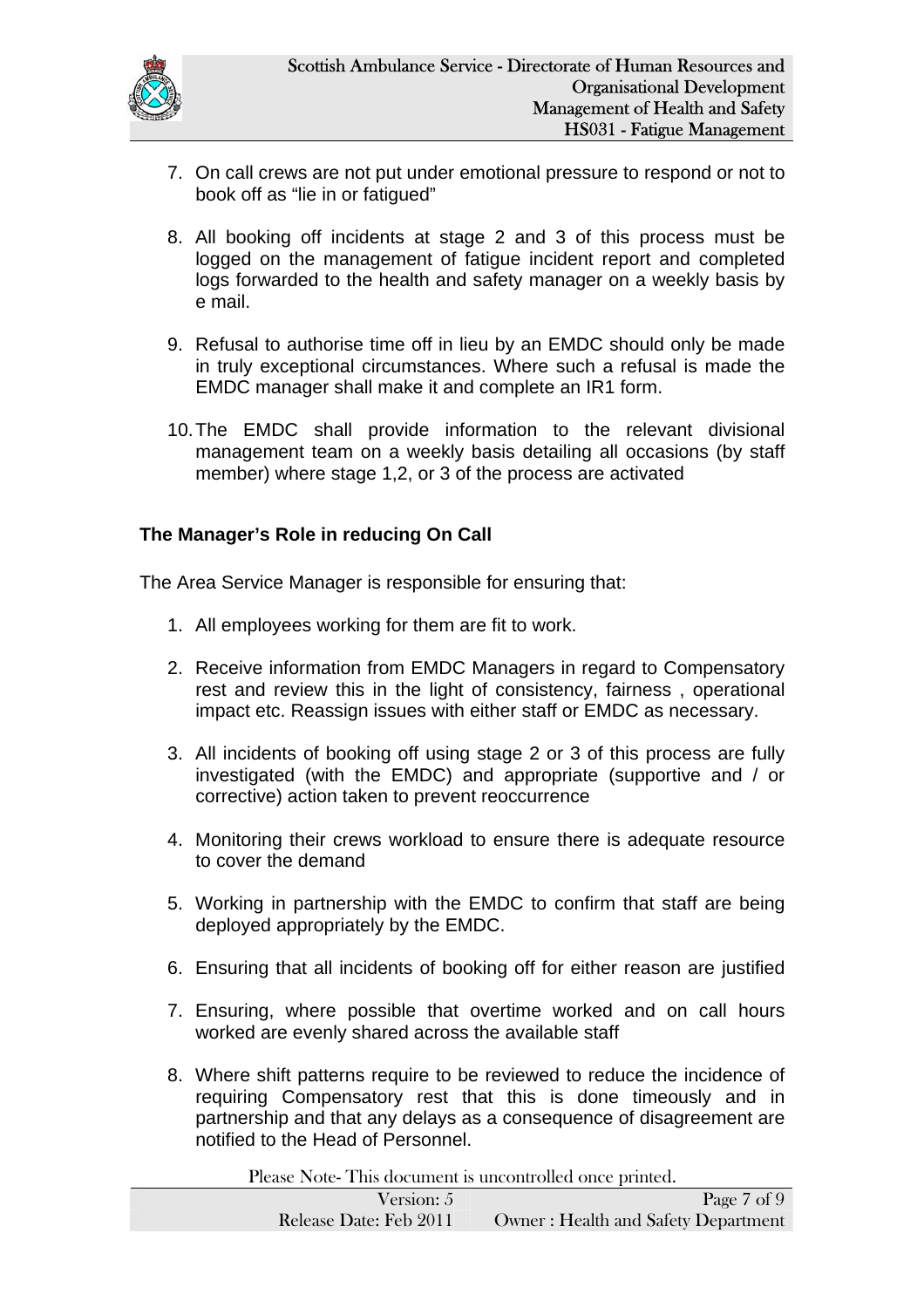



#### **NORTH EMDC Management of Fatigue Incident Report Risk and Emergency Planning Department / Health and Safety Department**



Week Commencing:

| Name | Station | Date | Time off Fatigued   Time Return to Duty | Date  | Lost Hrs       |
|------|---------|------|-----------------------------------------|-------|----------------|
|      |         |      |                                         |       |                |
|      |         |      |                                         |       |                |
|      |         |      |                                         |       |                |
|      |         |      |                                         |       |                |
|      |         |      |                                         |       |                |
|      |         |      |                                         |       |                |
|      |         |      |                                         |       |                |
|      |         |      |                                         |       |                |
|      |         |      |                                         |       |                |
|      |         |      |                                         |       |                |
|      |         |      |                                         |       |                |
|      |         |      |                                         |       |                |
|      |         |      |                                         |       |                |
|      |         |      |                                         |       |                |
|      |         |      |                                         |       |                |
|      |         |      |                                         |       |                |
|      |         |      |                                         |       |                |
|      |         |      |                                         |       |                |
|      |         |      |                                         |       |                |
|      |         |      |                                         |       |                |
|      |         |      |                                         |       |                |
|      |         |      |                                         |       |                |
|      |         |      |                                         |       |                |
|      |         |      |                                         |       |                |
|      |         |      |                                         |       |                |
|      |         |      |                                         |       |                |
|      |         |      |                                         |       |                |
|      |         |      |                                         |       |                |
|      |         |      |                                         |       |                |
|      |         |      |                                         |       |                |
|      |         |      |                                         |       |                |
|      |         |      |                                         |       |                |
|      |         |      |                                         |       |                |
|      |         |      |                                         |       |                |
|      |         |      |                                         |       |                |
|      |         |      |                                         |       |                |
|      |         |      |                                         |       |                |
|      |         |      |                                         |       |                |
|      |         |      |                                         |       |                |
|      |         |      |                                         |       |                |
|      |         |      |                                         |       |                |
|      |         |      |                                         | Total | $\overline{0}$ |

**Please email toTony Wigram at the end of the week.**